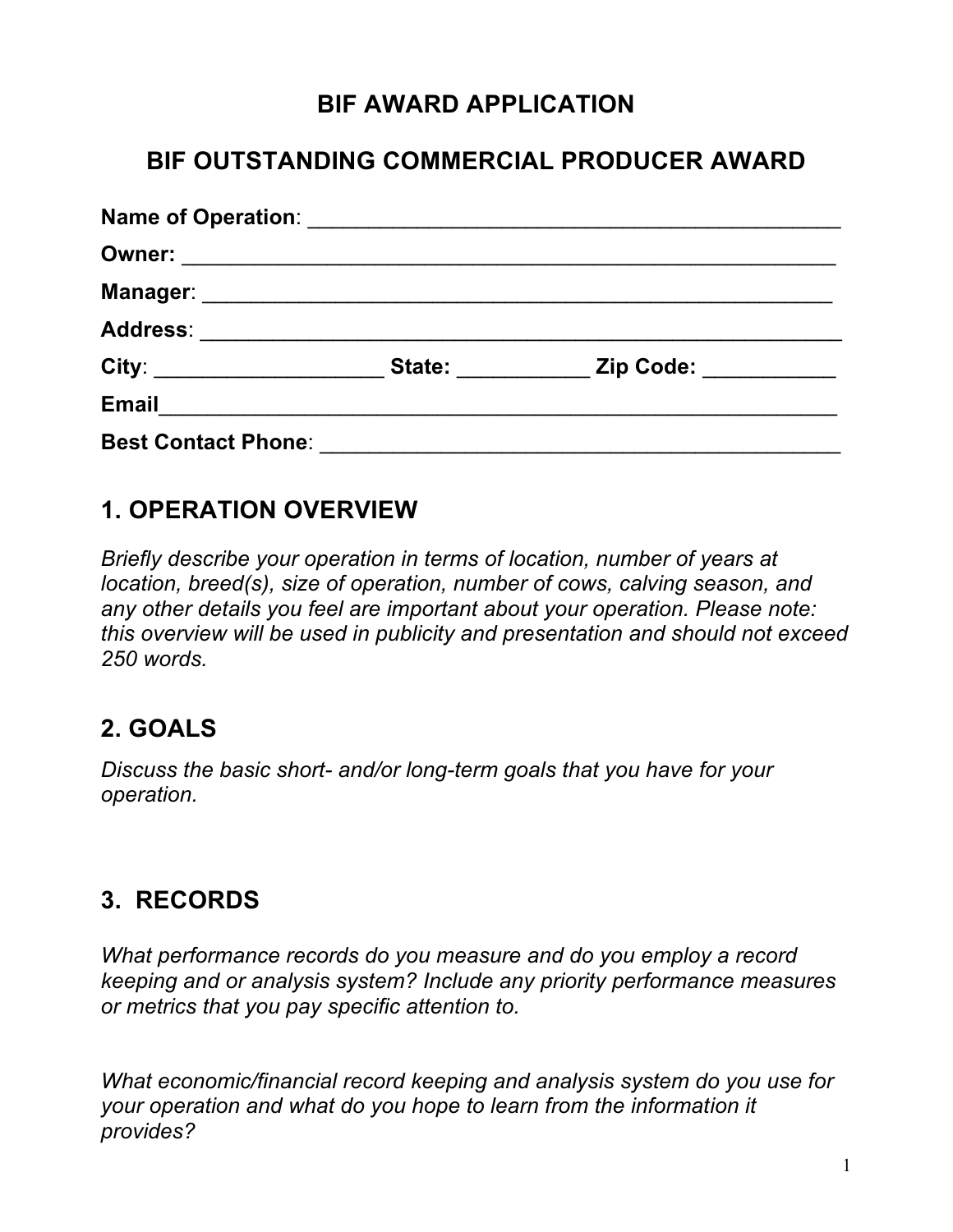## **4. BREEDING AND GENETICS**

*Describe your breeding system(s). Example: two breed rotational back cross using Angus and Simmental sires or Charolais bulls terminal on Angus X Hereford purchased females.*

*What are your primary criteria for sire selection and why?* 

*What are your primary criteria for replacement female selection and why?*

*Describe your thoughts on how your genetics are matched to your customer's environment?*

# **5. MARKETING**

*Describe the important features of your marketing program and how you strategically get the most for your production.*

#### **6. INNOVATIONS, IMPROVEMENT AND STEWARDSHIP**

*Describe the most significant changes that have been made in your operation during the past five to 10 years.*

*How do you use technologies to help meet your operational goals?*

*Describe your most important environmental stewardship priorities or practices.*